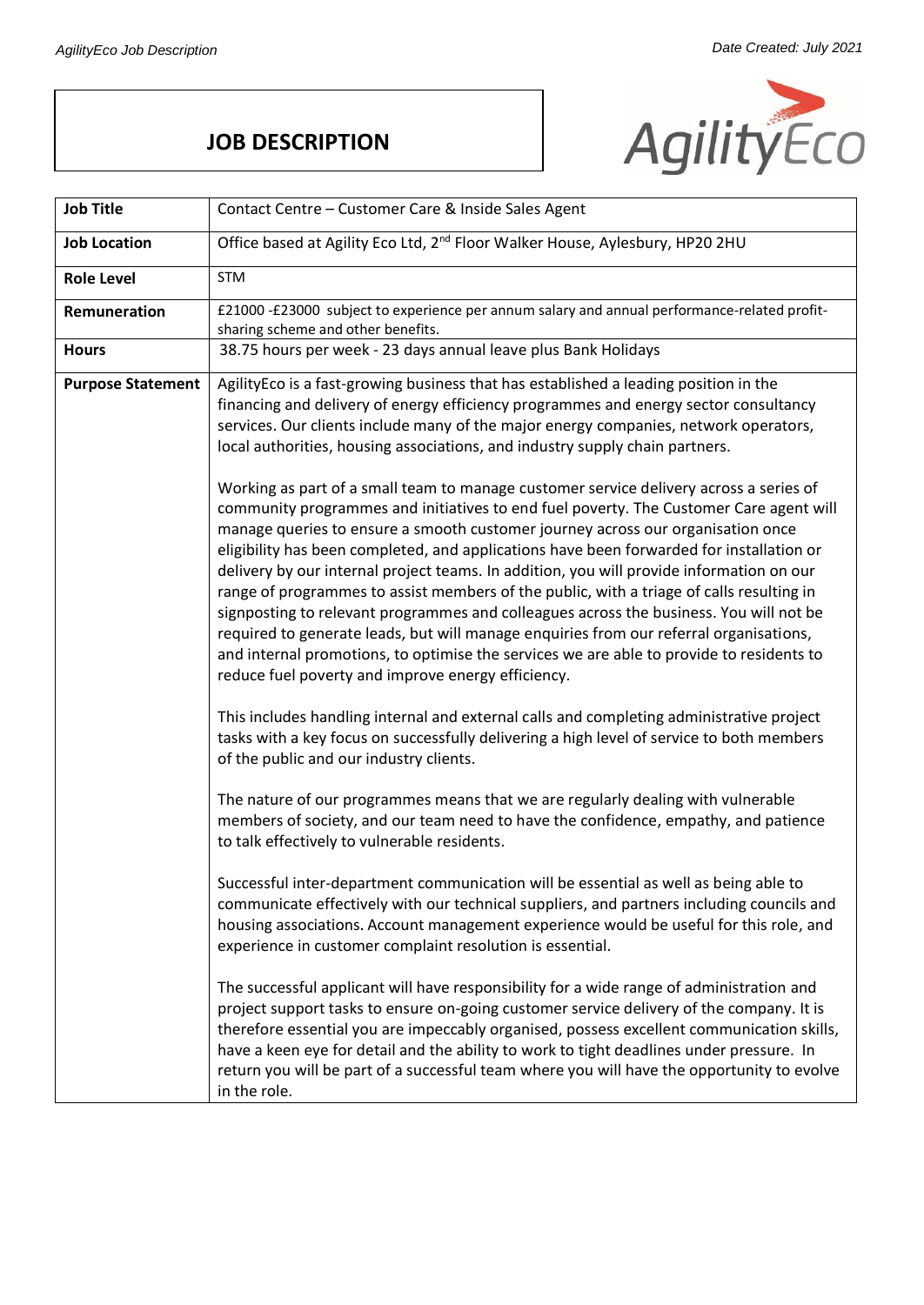| <b>Accountabilities</b>  | The successful applicant will work alongside the Customer Service Contact Centre and Agility                |
|--------------------------|-------------------------------------------------------------------------------------------------------------|
|                          | Eco Project and Retrofit Teams.                                                                             |
|                          |                                                                                                             |
|                          | Confidently handle a wide variety of inbound and outbound calls across all projects.                        |
|                          | Confidently manage customer service issues and demonstrate ownership of file until<br>$\bullet$             |
|                          | resolution                                                                                                  |
|                          | Maintain and update internal systems across all projects in a timely and accurate                           |
|                          | fashion.                                                                                                    |
|                          | Manage email traffic to all group support inboxes.                                                          |
|                          | Optimise all opportunities for the business by engaging applicants across our range                         |
|                          | of programmes.                                                                                              |
|                          | Keep up to date with any business development and new product lines/schemes and                             |
|                          | any industry changes affecting the business and relaying this knowledge back to the                         |
|                          | team where required.                                                                                        |
|                          | Support the Contact Centre Manager to highlight operational risks and areas for                             |
|                          | improvement and recognise when to escalate queries to senior management.                                    |
|                          | Seek to progress professional development both independently and through                                    |
|                          | compulsory training.                                                                                        |
|                          | Dimensions of Role The job holder will report directly to the Customer Services/Contact Centre Manager, and |
|                          | <b>Customer Service Director.</b>                                                                           |
| <b>Working</b>           | The role will involve a close working relationship with the Programmes Teams at Agility Eco                 |
| <b>Relationships</b>     | as well as external project partners.                                                                       |
| <b>Essential Skills,</b> | Demonstratable experience of customer service at a senior team member level<br>$\bullet$                    |
| Knowledge and            | Customer focused<br>$\bullet$                                                                               |
| <b>Qualifications</b>    | Excellent communication skills - oral and written<br>$\bullet$                                              |
|                          | Accuracy and attention to detail<br>٠                                                                       |
|                          | Experience within customer services and objection handling<br>٠                                             |
|                          | Ability to deal with demanding customers and escalated calls<br>$\bullet$                                   |
|                          | Delivering to targets<br>٠                                                                                  |
|                          | Microsoft suite knowledge<br>٠                                                                              |
|                          | Energetic and motivated<br>٠                                                                                |
|                          | Creative thinking<br>٠                                                                                      |
|                          | Basic skills in data collection and analysis<br>٠                                                           |
|                          | Ability to work well within a team as well as independently<br>٠                                            |
|                          | Experience of working to deadlines and meeting service level agreements<br>٠                                |
|                          | Strong interpersonal skills to liaise with and support all members of across the<br>٠                       |
|                          | Programmes Team                                                                                             |
|                          | Strong organisational skills to manage multiple tasks and report to the customer service<br>٠               |
|                          | and project team managers                                                                                   |
|                          |                                                                                                             |